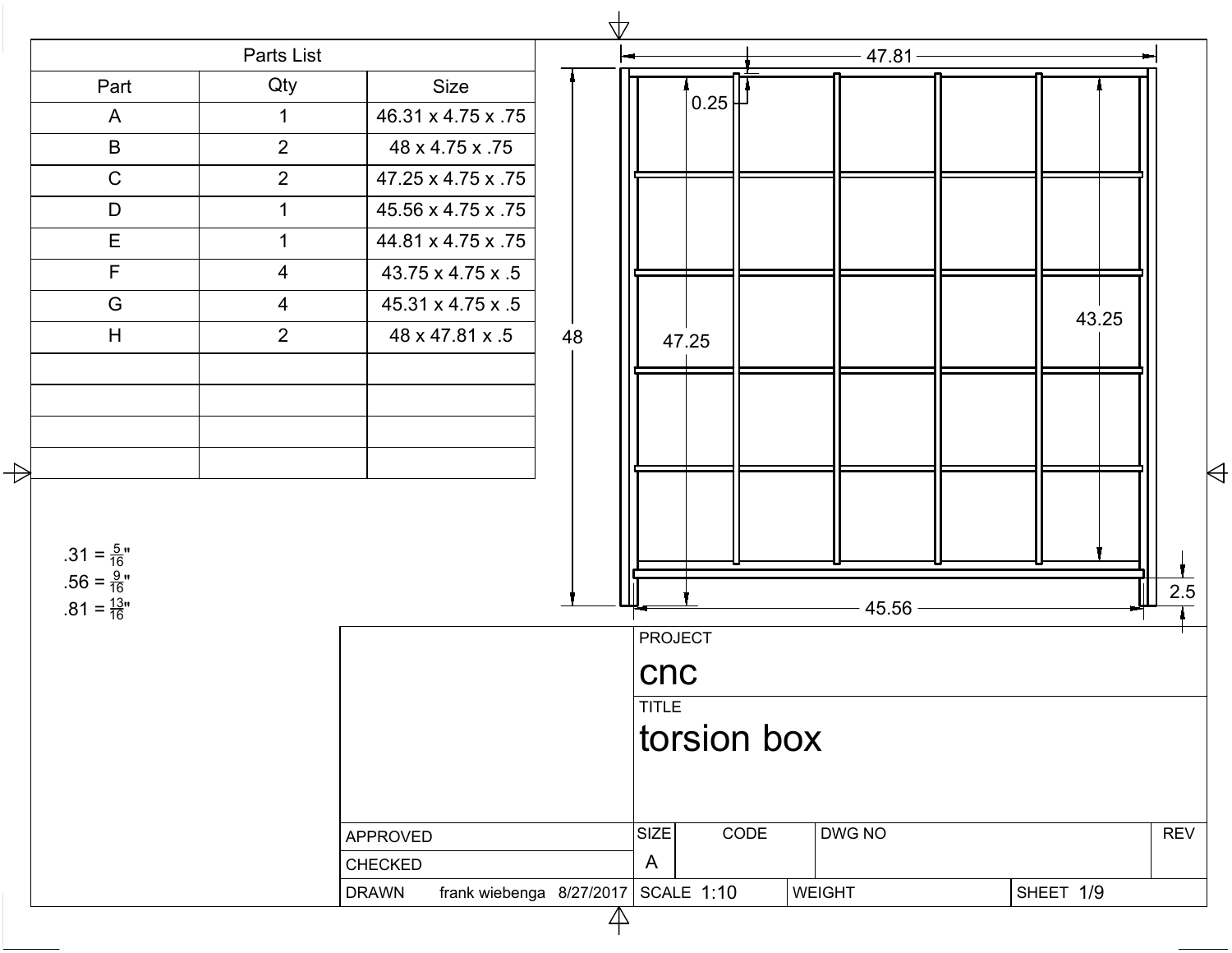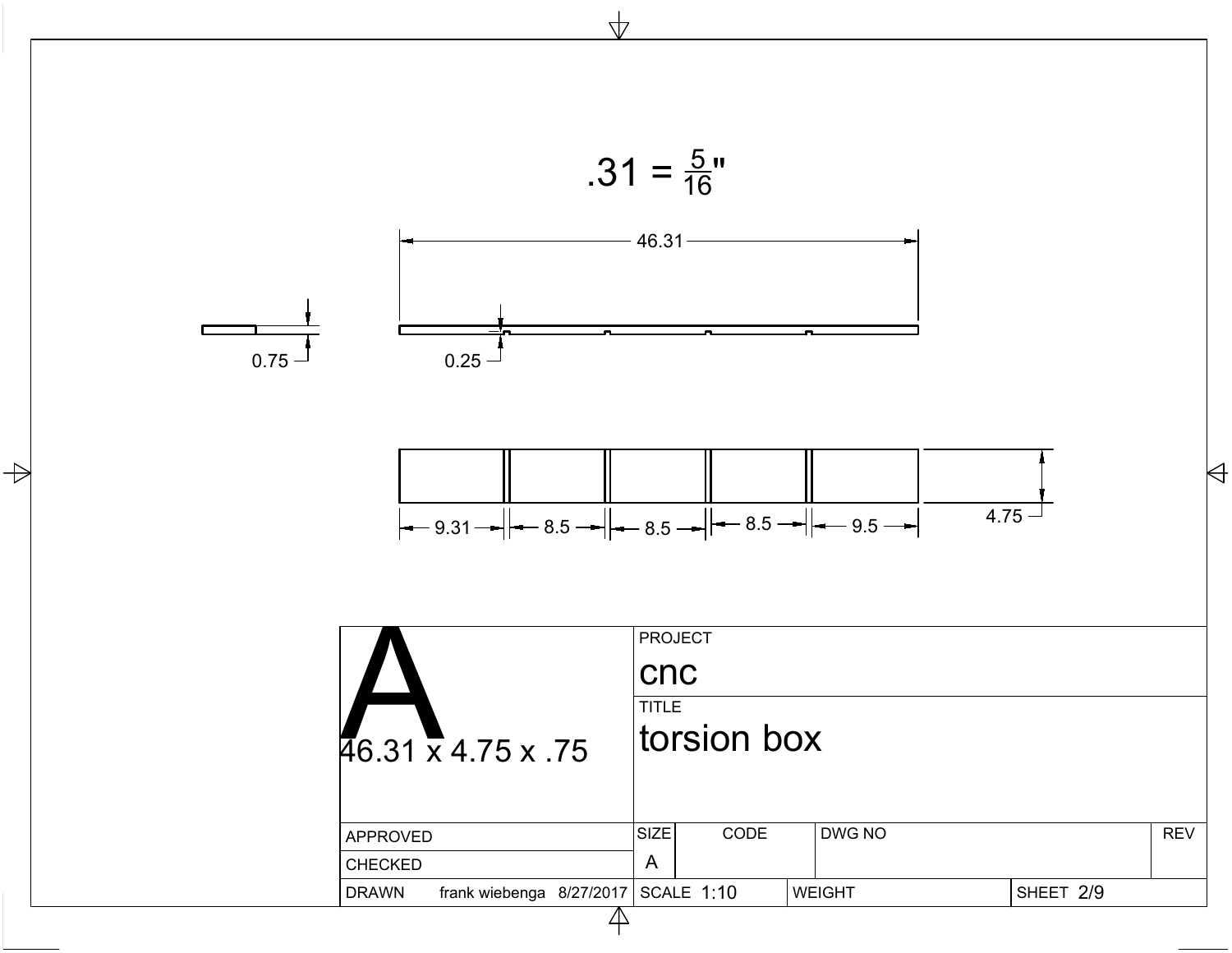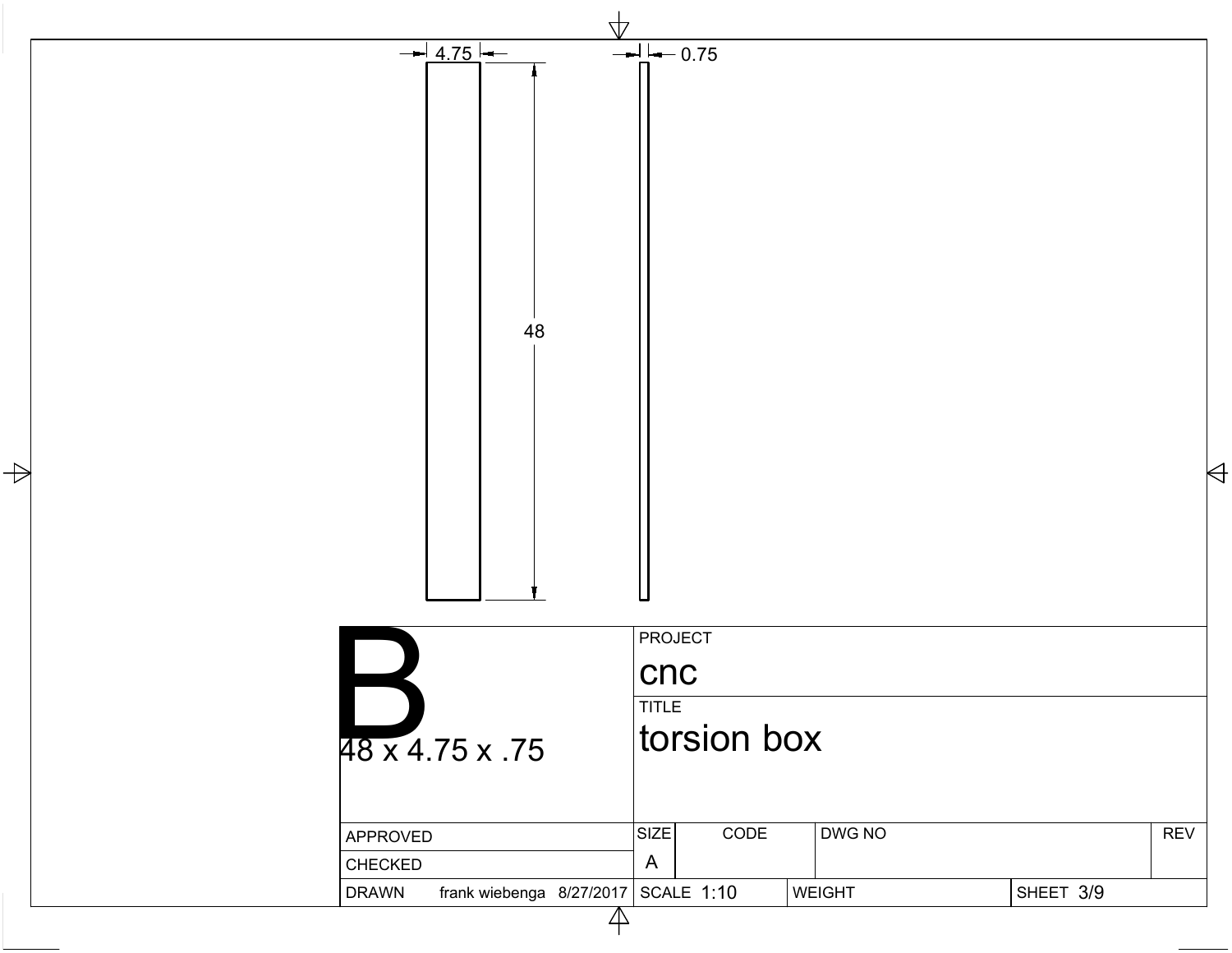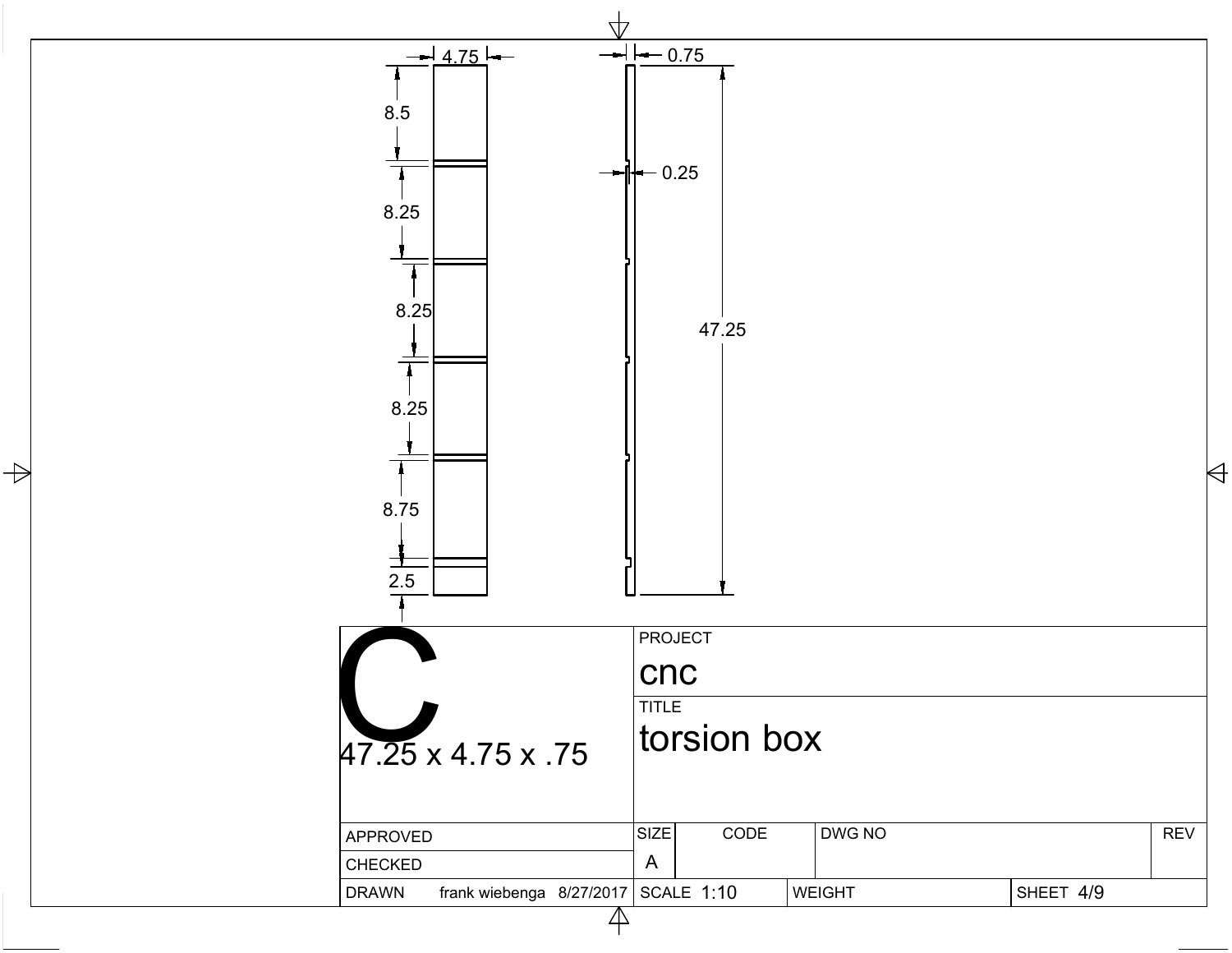

 $\frac{1}{\sqrt{2}}$ 



 $\Rightarrow$ 

| 45.56 x 4.75 x 75                                     | <b>PROJECT</b><br><b>CNC</b><br><b>TITLE</b><br>torsion box |      |               |           |            |  |  |  |  |
|-------------------------------------------------------|-------------------------------------------------------------|------|---------------|-----------|------------|--|--|--|--|
| <b>APPROVED</b>                                       | <b>SIZE</b>                                                 | CODE | DWG NO        |           | <b>REV</b> |  |  |  |  |
| <b>CHECKED</b>                                        | A                                                           |      |               |           |            |  |  |  |  |
| frank wiebenga 8/27/2017   SCALE 1:10<br><b>DRAWN</b> |                                                             |      | <b>WEIGHT</b> | SHEET 5/9 |            |  |  |  |  |
|                                                       |                                                             |      |               |           |            |  |  |  |  |

 $\forall$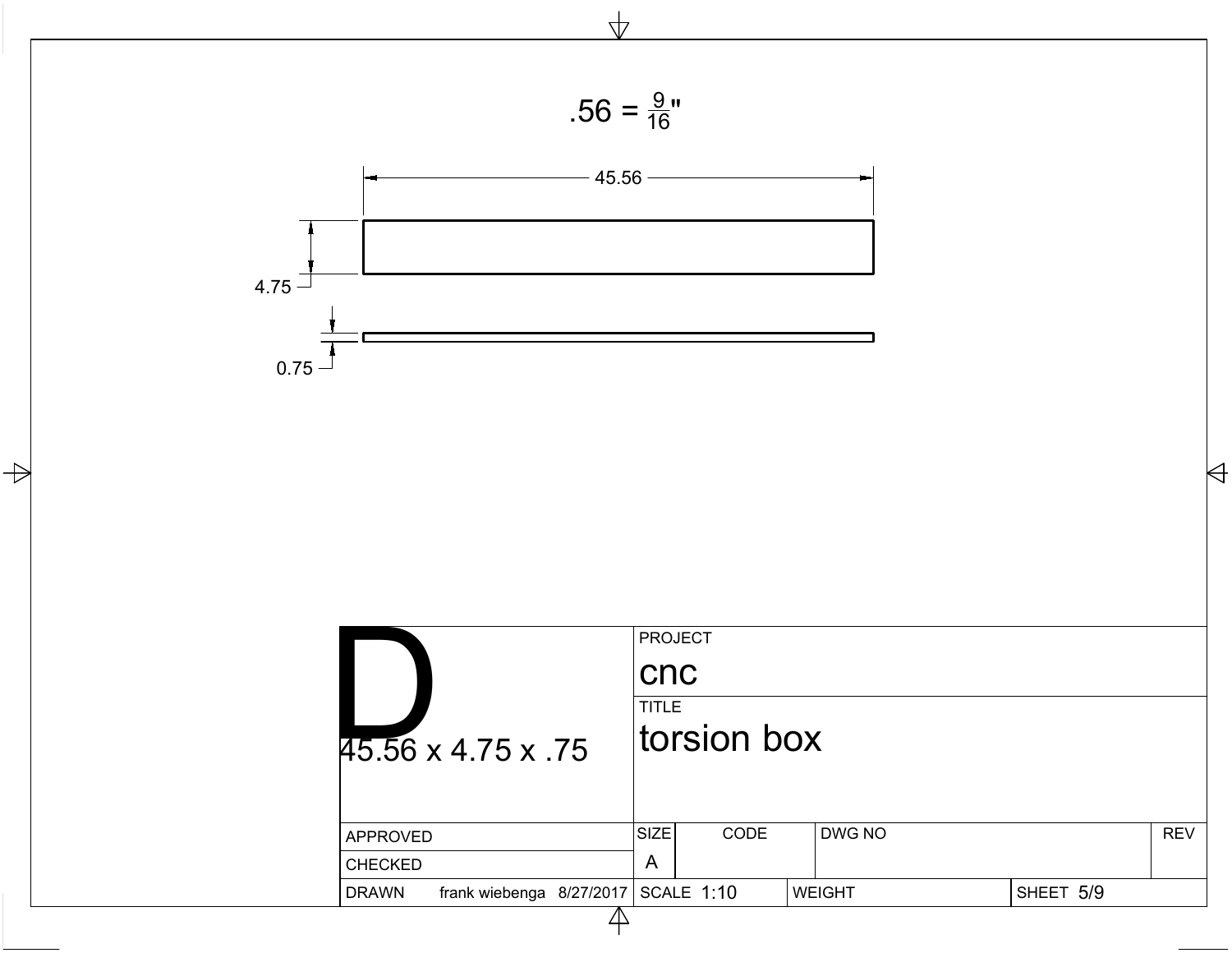

 $\Rightarrow$ 

 $\overline{\mathbf{r}}$ 

$$
.81 = \frac{13}{16}
$$

|                                                | <b>PROJECT</b><br>$ {\sf Cnc} $<br>TITLE |               |           |            |  |  |
|------------------------------------------------|------------------------------------------|---------------|-----------|------------|--|--|
| 44.81 x 4.75 x .75                             | torsion box                              |               |           |            |  |  |
| APPROVED                                       | SIZE <br>CODE                            | DWG NO        |           | <b>REV</b> |  |  |
| <b>CHECKED</b>                                 | $\overline{A}$                           |               |           |            |  |  |
| frank wiebenga $8/27/2017$ SCALE 1:10<br>DRAWN |                                          | <b>WEIGHT</b> | SHEET 6/9 |            |  |  |
|                                                |                                          |               |           |            |  |  |

 $\forall$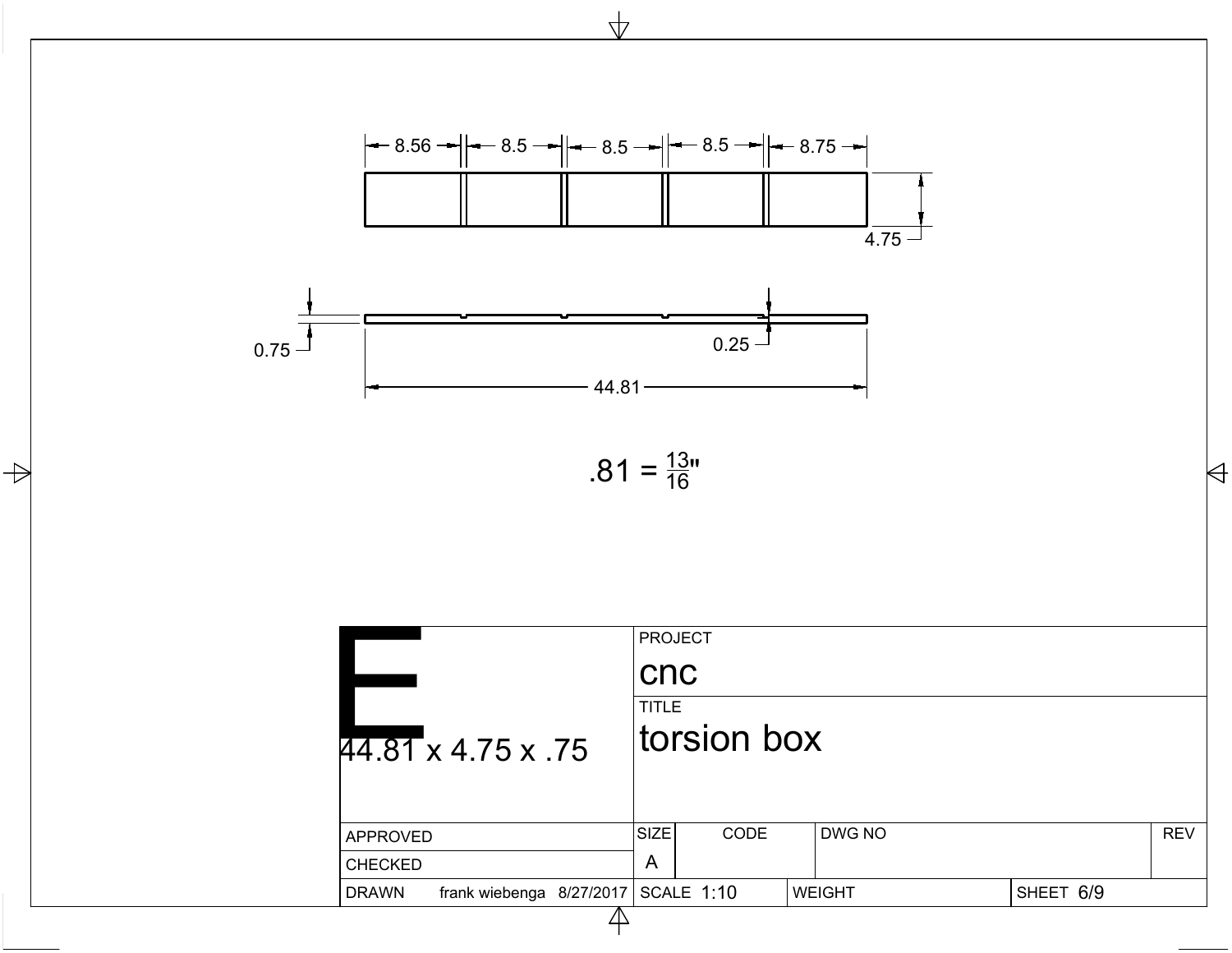

 $\Rightarrow$ 

|                                            | <b>PROJECT</b>              |               |           |            |  |  |  |  |  |
|--------------------------------------------|-----------------------------|---------------|-----------|------------|--|--|--|--|--|
|                                            | <b>CNC</b>                  |               |           |            |  |  |  |  |  |
| $\overline{43.75 \times 4.75 \times .5}$   | <b>TITLE</b><br>torsion box |               |           |            |  |  |  |  |  |
| APPROVED                                   | <b>SIZE</b><br><b>CODE</b>  | DWG NO        |           | <b>REV</b> |  |  |  |  |  |
| <b>CHECKED</b>                             | A                           |               |           |            |  |  |  |  |  |
| frank wiebenga $8/27/2017$<br><b>DRAWN</b> | SCALE 1:10                  | <b>WEIGHT</b> | SHEET 7/9 |            |  |  |  |  |  |
|                                            |                             |               |           |            |  |  |  |  |  |

 $\forall$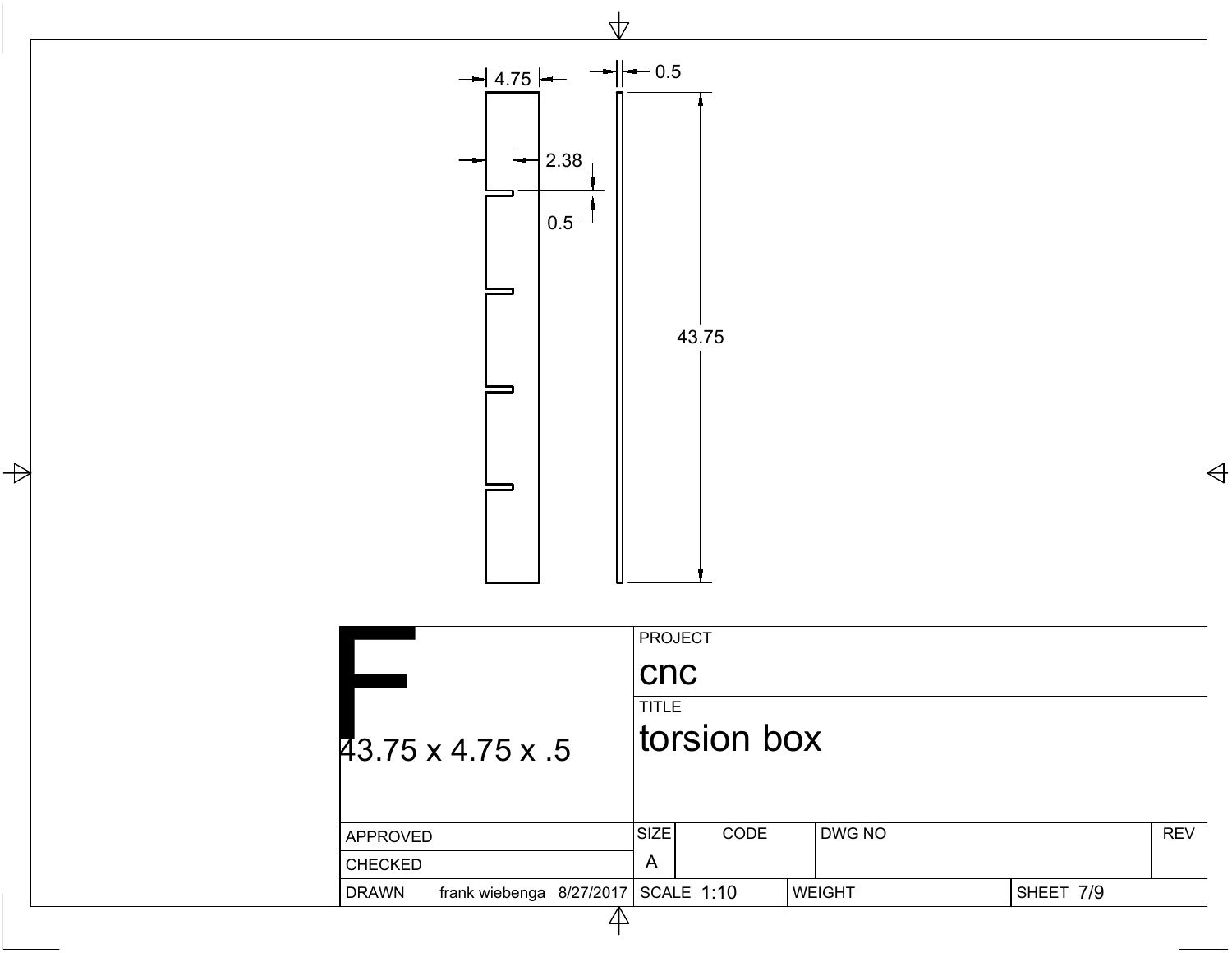